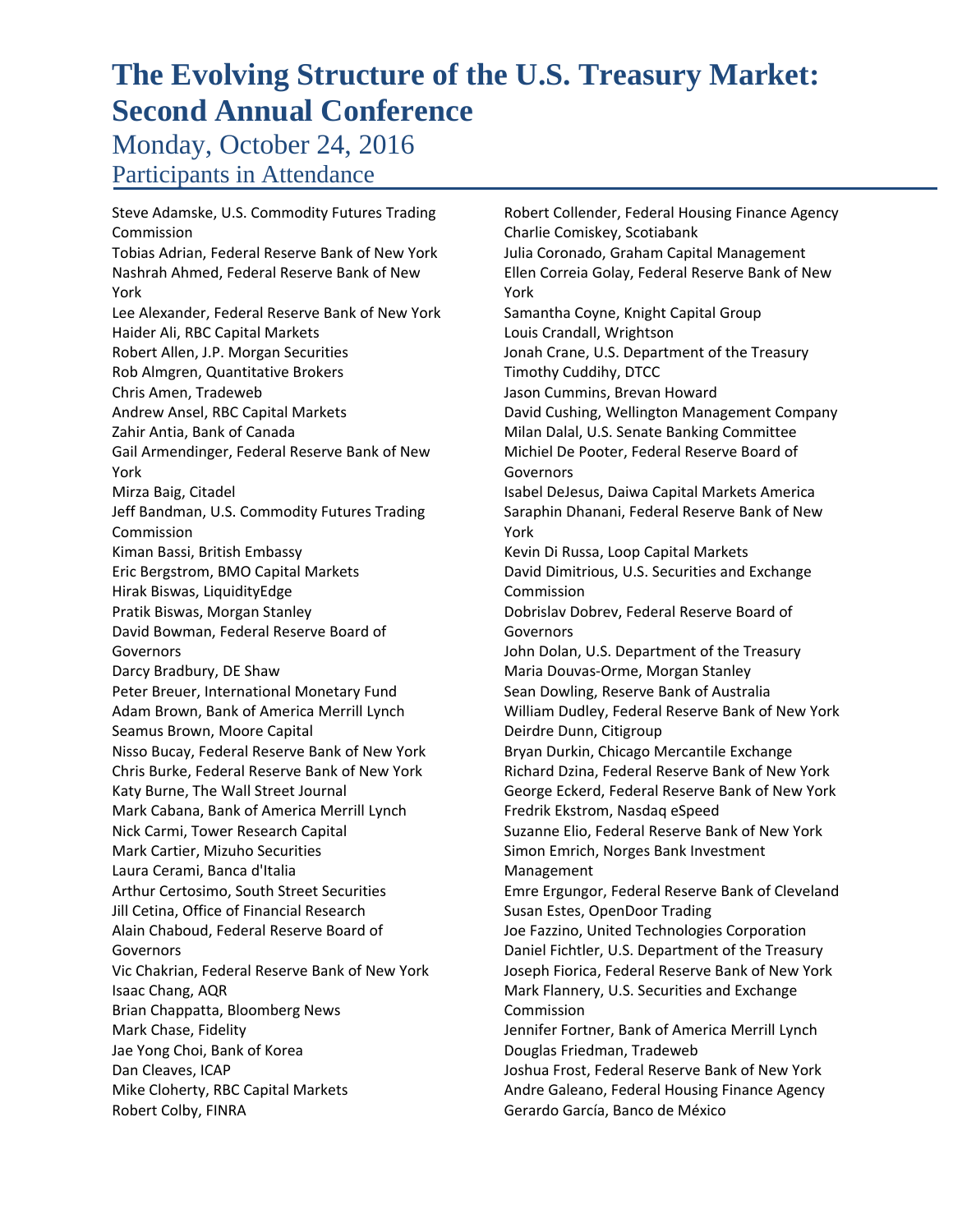Monday, October 24, 2016 Participants in Attendance

Patrick Geraghty, FINRA George Gilbert, Investment Company Institute Harvey Goldsmith, Cantor Fitzgerald Toni Gravelle, Bank of Canada Dan Gray, U.S. Securities and Exchange Commission Micah Greene, Steptoe & Johnson David Greenlaw, Morgan Stanley John Gulliver, Harvard Law School Jack Gutt, Federal Reserve Bank of New York Blake Gwinn, RBS Beth Hammack, Goldman Sachs Matt Haraburda, XR Trading Zachary Harl, Bank of America Merrill Lynch Charlene Hasib, Federal Reserve Board of **Governors** Harris Hassan, Bank Negara Malaysia Gerald Hassell, BNY Mellon Christian Hauff, Quantitative Brokers Richard Haynes, U.S. Commodity Futures Trading Commission David Heatley, Jump Trading Eric Hickman, Kessler Investment Advisors Jonathan Hill, Federal Reserve Bank of New York Sue Hill, Federated Investors Jason Hinkle, Federal Reserve Board of Governors Andrew Hollenhorst, Citigroup Jim Hraska, DTCC Yesol Huh, Federal Reserve Board of Governors Nichola Hunter, LiquidityEdge Lyndsay Huot, U.S. Department of the Treasury Melanie Huryn, Federal Reserve Bank of New York Bob Hynes, Federal Housing Finance Agency Kittipat Jeamsripong, Bank of Thailand Steve Joachim, FINRA David Jones, International Monetary Fund Olivier Jonglez, French Treasury Eric Juzenas, Bloomberg Nate Kalich, Ronin Capital Sima KAMMOURIEH, BNP Paribas Tom Katzenbach, U.S. Department of the Treasury Kamyar Kazaveh, Signature Frank Keane, Federal Reserve Bank of New York Noel Kimmel, Cantor Fitzgerald Sheryl King, Bank of Canada Anne Klein Gray, Chicago Mercantile Exchange

Derek Kleinbauer, Bloomberg Thomas Kleinhappl, Oesterreichische Nationalbank Laura Klimpel, DTCC Aaron Kohli, BMO Capital Markets Chris Korpi, BNP Paribas Anthony Kourtakis, Federal Reserve Bank of New York Igor Kozhanov, U.S. Securities and Exchange Commission Cheryl Krauss, BNY Mellon Sandy Krieger, Former Federal Reserve Bank of New York Tomoyuki Kubota, Bank of Japan Carey Lathrop, Citigroup Laurent Lecomte, Banque de France Justin Lederer, Cantor Fitzgerald Matt Leising, Bloomberg News Chris Leonard, Arcem Capital Richard Leong, Reuters Jon Levy, Federal Reserve Bank of New York Alex Li, Deutsche Bank Jake Liebschutz, U.S. Department of the Treasury Chrissy Lione, Federal Reserve Bank of New York Laura Lipscomb, Federal Reserve Board of Governors Jun Ma, SAFE Rob Mackenzie Smith, Risk Magazine Phil Mackintosh, KCG Giovanni Majnoni, Banca d'Italia John Malitzis, Citadel Jessica Mandel, Credit Suisse Brian Manning, Federal Reserve Bank of New York Nicholas Marion, Department of Finance, Canada Gaetano Marseglia, Banca d'Italia Timothy Massad, U.S. Commodity Futures Trading Commission Matthew McCormick, Office of Financial Research Bill McDonough, Bloomberg Susan McLaughlin, Federal Reserve Bank of New York Chris McLean, Société Générale Michael McMorrow, Federal Reserve Bank of New York Kevin McPartland, Greenwich Associates Christopher McReynolds, Jefferies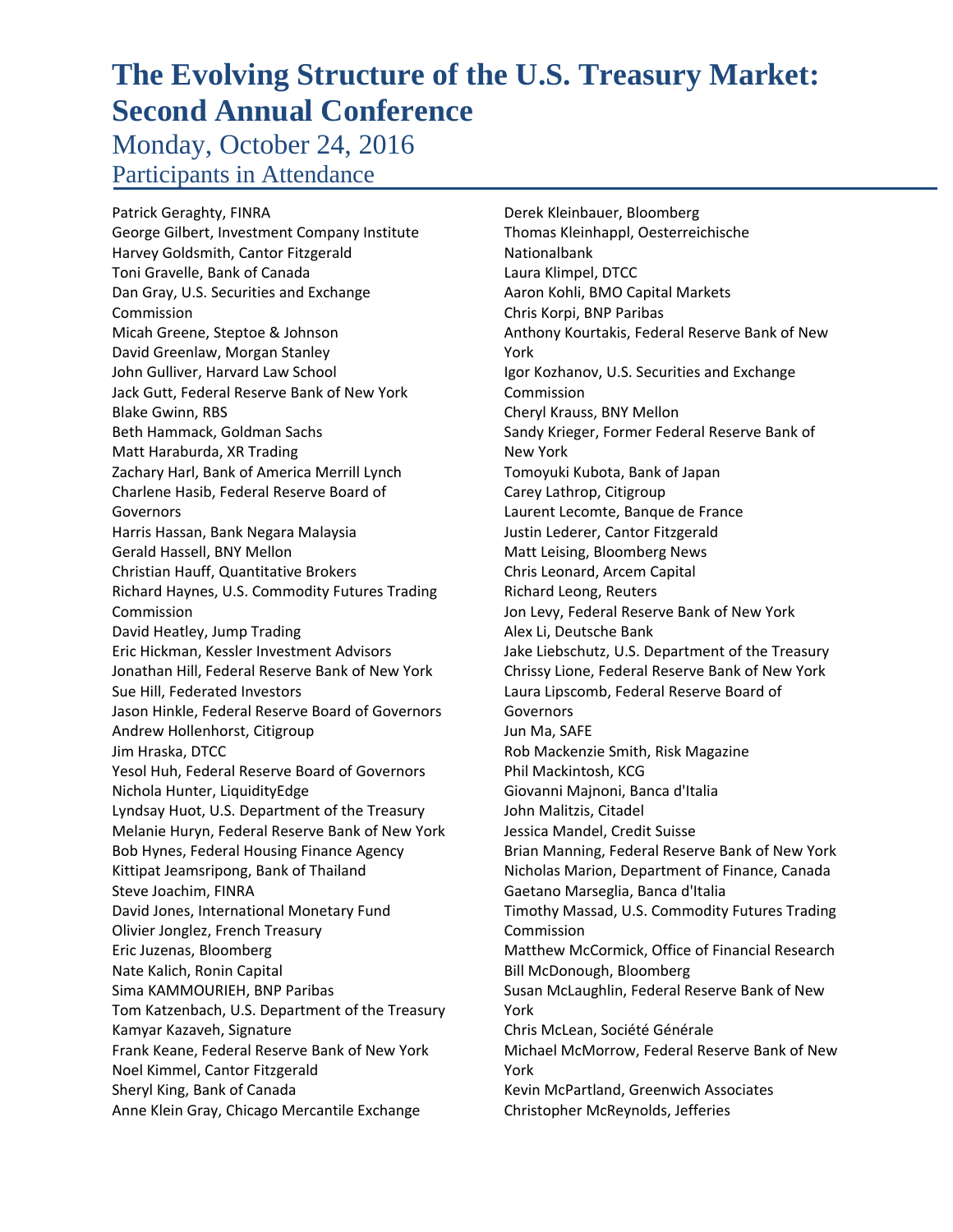Monday, October 24, 2016 Participants in Attendance

Cronin McTigue, Wells Fargo Swati Mehta, Capital Group Lev Menand, U.S. Department of the Treasury Agha Mirza, Chicago Mercantile Exchange Priya Misra, TD Securities Saleha Mohsin, Bloomberg News Romen Mookerjee, Federal Reserve Bank of New York Mary Mooney, Virtu Financial David Moore, BNP Paribas Tarik Mouakil, Banque de France Anja Mozar, Deutsche Bundesbank John Mulvaney, XR Trading Colm Murtagh, Tradeweb Kristopher Natoli, Federal Reserve Board of **Governors** Peter Newland, Element Capital Dawn Newsome, Nomura Securities Giang Nguyen, Pennsylvania State University Joe Noviello, Nasdaq eSpeed Peter Nowicki, Liquidity and Funding Advisors Yoshio Nozawa, Federal Reserve Board of Governors Adam Nunes, Hudson River Trading Seth Oberman, Convergex Jim O'Brien, RBC Capital Markets John O'Callaghan, Barclays Shane O'Cuinn, Credit Suisse Steve Odierna, Pershing Lee Olesky, Tradeweb Dan Olsen, Jump Trading Arne Osnes, Norges Bank Charles Parkhurst, Graham Capital Management Anthony Perrotta, Tabb Group Nils Ola Persson, FINRA Trevor Petrellese, Federal Reserve Board of Governors Andrea Pfenning, BNY Mellon Jack Phelps, Federal Housing Finance Agency Fred Pietrangeli, U.S. Department of the Treasury Kevin Pilarski, Pricewaterhouse Coopers Michael Piwowar, U.S. Securities and Exchange Commission Jonah Platt, Citadel Michael Pond, Barclays Simon Potter, Federal Reserve Bank of New York

Jerome Powell, Federal Reserve Board of Governors Murray Pozmanter, DTCC Marcel Priebsch, Federal Reserve Board of **Governors** Sam Priyadarshi, Vanguard Mike Puglia, U.S. Department of the Treasury Subadra Rajappa, Société Générale Rajeev Ranjan, Federal Reserve Bank of Chicago Matthew Raskin, Federal Reserve Bank of New York Trent Reasons, Boston Consulting Group Amar Reganti, GMO Liza Reiderman, Federal Reserve Bank of New York Eric Reinauer, U.S. Department of the Treasury Joe Rennison, Financial Times Will Rhode, Boston Consulting Group Sameer Rijhsinghani, BNY Mellon Robert Rinaldi, Federal Reserve Bank of New York Elad Roisman, Senate Committee on Banking, Housing, and Urban Affairs Monique Rollins, U.S. Department of the Treasury Eliza Ronalds‐Hannon, Bloomberg News Jared Roscoe, U.S. Department of the Treasury Alexis Rosenblum, BlackRock Brian Ruane, BNY Mellon Rob Runyan, U.S. Department of the Treasury Caroline Ryng, Federal Reserve Bank of New York David Saltiel, U.S. Securities and Exchange Commission Lori Santamorena, U.S. Department of the **Treasury** Sean Savage, Federal Reserve Board of Governors Alexandra Scaggs, Financial Times Bryan Scarfone, Credit Agricole Erik Schiller, Prudential Fixed Income Denise Schmedes, Federal Reserve Bank of New York Julie Schoening, U.S. Commodity Futures Trading Commission Brian Scholl, U.S. Securities and Exchange Commission Jake Schurmeier, Federal Reserve Bank of New York Carl Schwartz, Reserve Bank of Australia